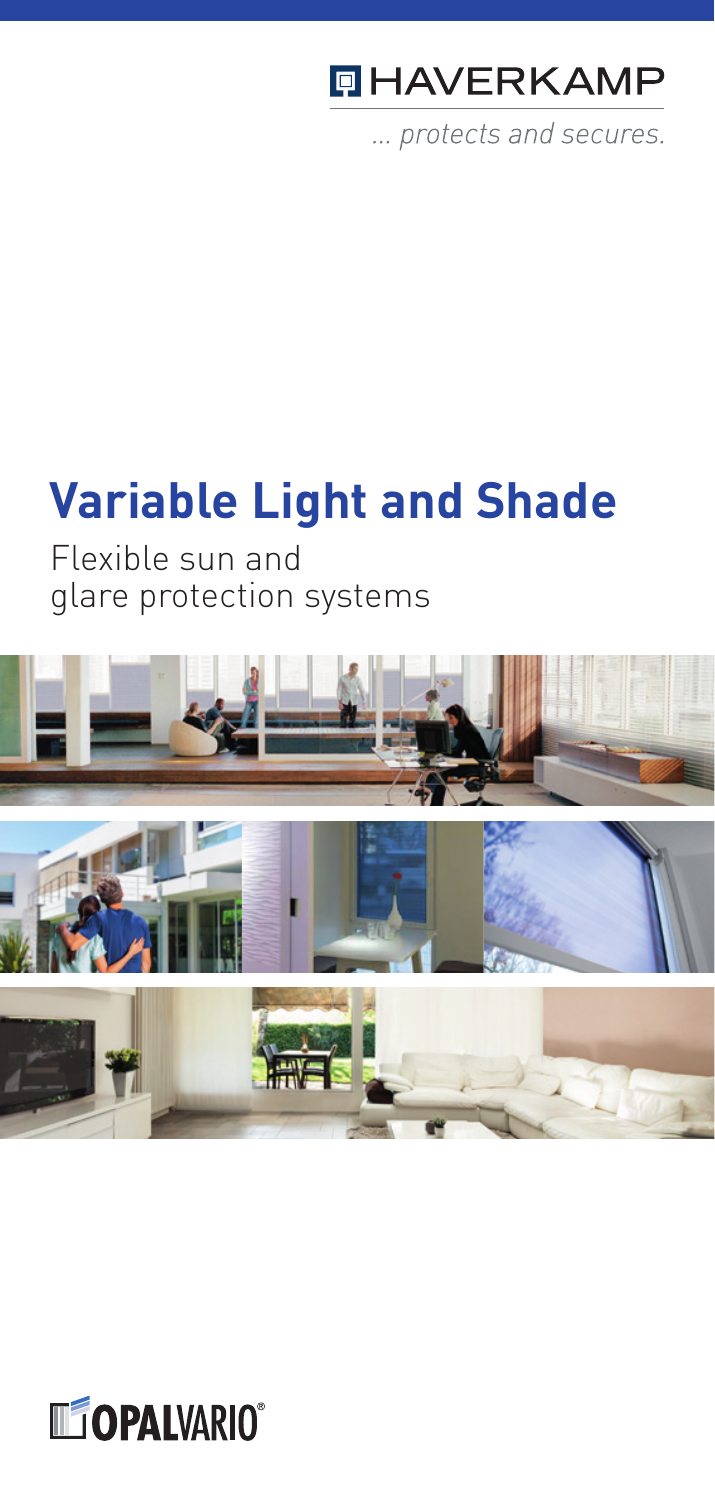

Sun and glare protection systems **OPALVARIO®**

Perfect functionality and an attractive appearance: OPALVARIO® sun and glare protection systems provide the different zones of a building with variable degrees of shade. This is not only good for the eyes but promotes overall health in the workplace.

These systems provide ideal heat and glare protection for window fronts, single surfaces and workplaces with computer screens, while at the same time enhancing the room's atmosphere as well as the general working environment.

The varied selection of roller blind and pleated blind systems, panel screens and vertical blinds for large glass surfaces contains ideal solutions to satisfy virtually any requirements.

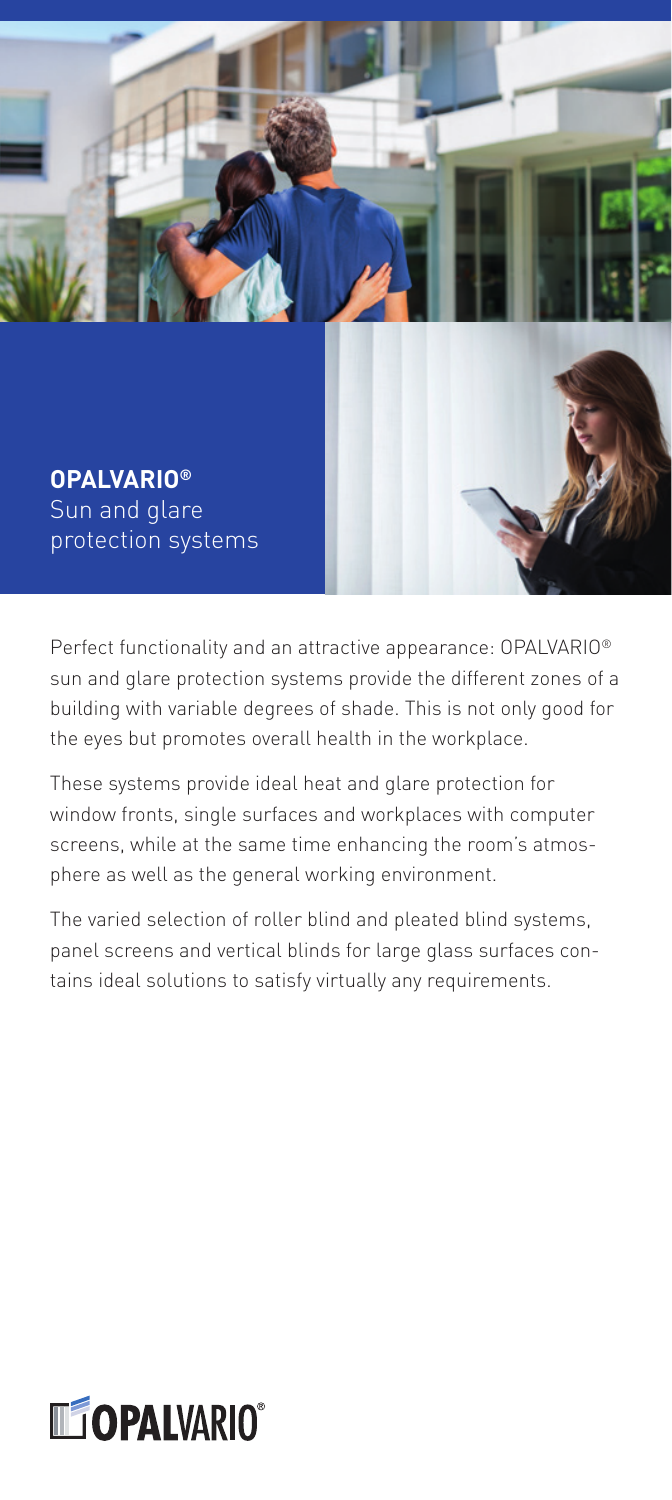# **QHAVERKAMP**

# OPALVARIO® Systems: A FEEL FOR LIGHT



OPALVARIO® systems maintain the view through the window while at the same time effectively reducing glare. They also provide protection against annoying reflections and UV and heat radiation.

The systems are **made to measure and can be fitted to virtually any window**.

They can be employed in combination with an **OPALFILM® film solution** and function as flexible glare-protection elements for workplaces with computer screens in compliance with EU directives and DIN 5035. It is even possible to integrate darkening, tinting and sound-absorption properties in the hanging systems.

A high-tech process is employed to create the embossing and ensure optimum hanging properties.

#### **OPALVARIO® Systems:**

- Outstanding technical sun-protection properties
- Convenient
- Flexible
- Compliant with EU directives
- Designer-oriented
- Ageing-resistant
- Can be combined with noise absorption or privacy protection
- Can be disinfected
- Reliable
- Maintenance-free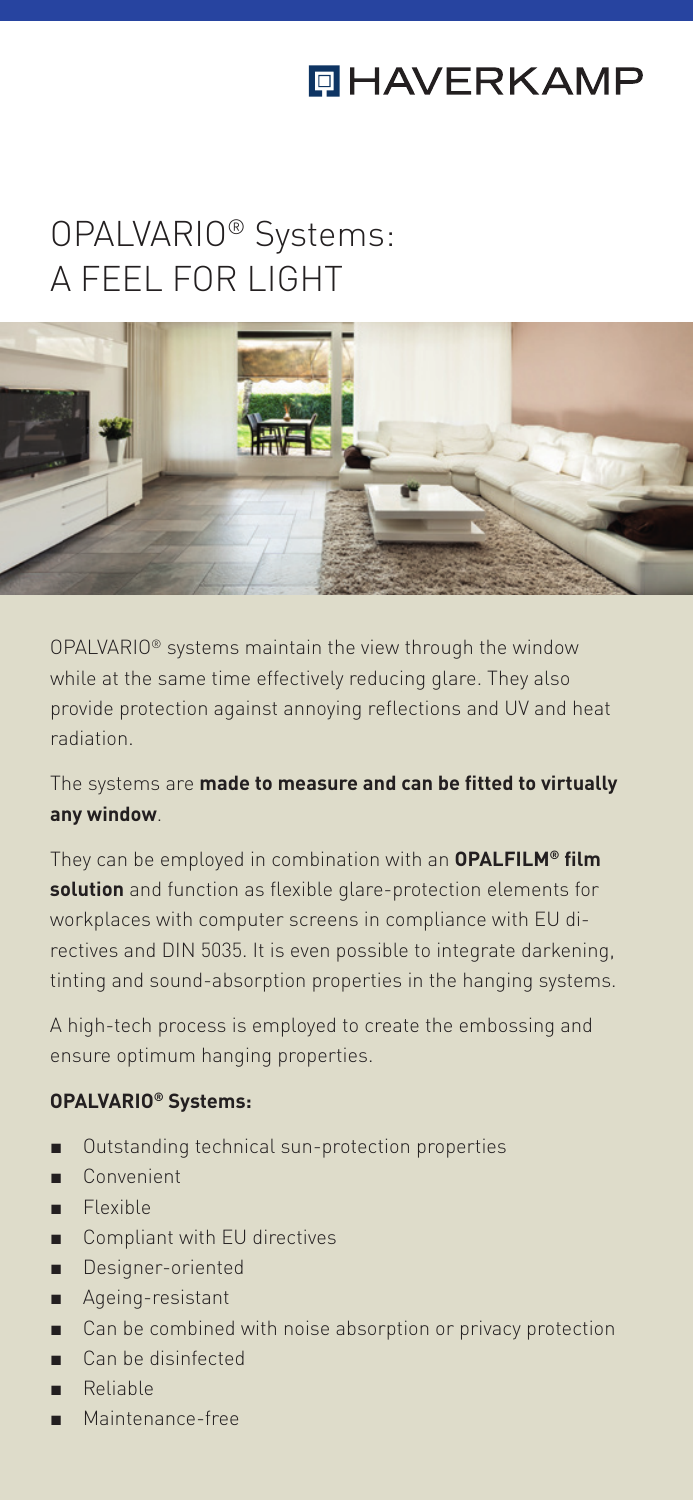# **LEOPALVARIO**®

Smart appearance: **OPALVARIO®**

#### **OPALVARIO® Smart**



OPALVARIO® Smart stands for a technically sophisticated design and high level of user comfort. With its small profile dimensions and flat-design blind cassette, the system is manufactured completely made to measure.

It is an ideal retrofit solution for workplaces with computer screens, as it optimally maintains a clear external view while at the same time reducing glare, in accordance with EU directives. It is operated by a plastic or metal ball-chain, which can be optionally replaced by a motor drive.

#### Smart combination:

**Smart Solar Smart Universal**



The special feature of the OPAL-VARIO® **Smart Solar** blind system is its battery pack that is powered by a solar panel or mains plug. The system is operated by radio transmitter. The advantage of this is that there are no additional installation costs, not to mention the long-term saving in electricity costs.

The OPALVARIO® **Smart Universal** system features highly flexible operation and can be freely moved and steplessly positioned without the need for a ball-chain. It is available either as a classic top-to-bottom hanging or as a counter-pull blind. This makes the system suitable for use in a wide range of applications both in commercial and domestic buildings.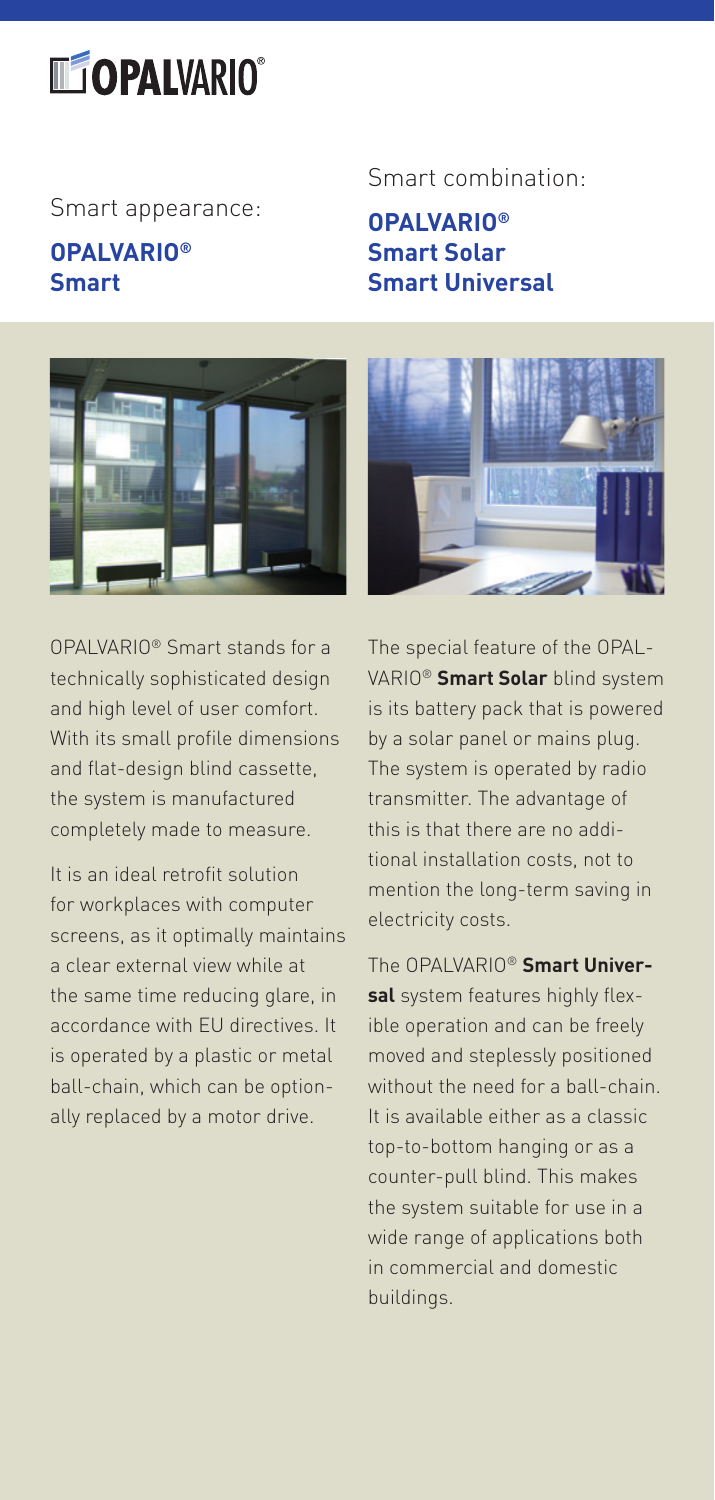#### Infinite variations: The classic:

#### **OPALVARIO® Smart Counter-Pull**

### **OPALVARIO® Basic**



OPALVARIO® Smart Counter-Pull runs from bottom to top, which ensures the ideal utilisation of natural daylight and provides pleasant illumination of the room's interior. The blind can be positioned in any desired direction, depending on the angle of the sunlight. One of several good reasons why this blind system is an ideal solution for computer screen workplaces.

The OPALVARIO® Basic roller blind system is an example of modern sun protection with a cost-effective design. The functional base product of the OPALVARIO® blind series combines reliable handling with a modern choice of materials and infinitely adjustable positioning, whether used with a ball-chain or motor. It also has a variety of assembly options for great installation flexibility.

Refined with pleats:

### **OPALVARIO® Pleated systems**



OPALVARIO® pleated systems offer high-tech variable protection against glare, sun and heat, for a variety of window forms and surfaces. They are ideal solutions for protecting against the sun in homes and residential buildings. In addition, their special surface makes them ideal for providing shade in hospitals, rehabilitation facilities, care homes and kindergartens. The films are pleated and provide visibility to the outside.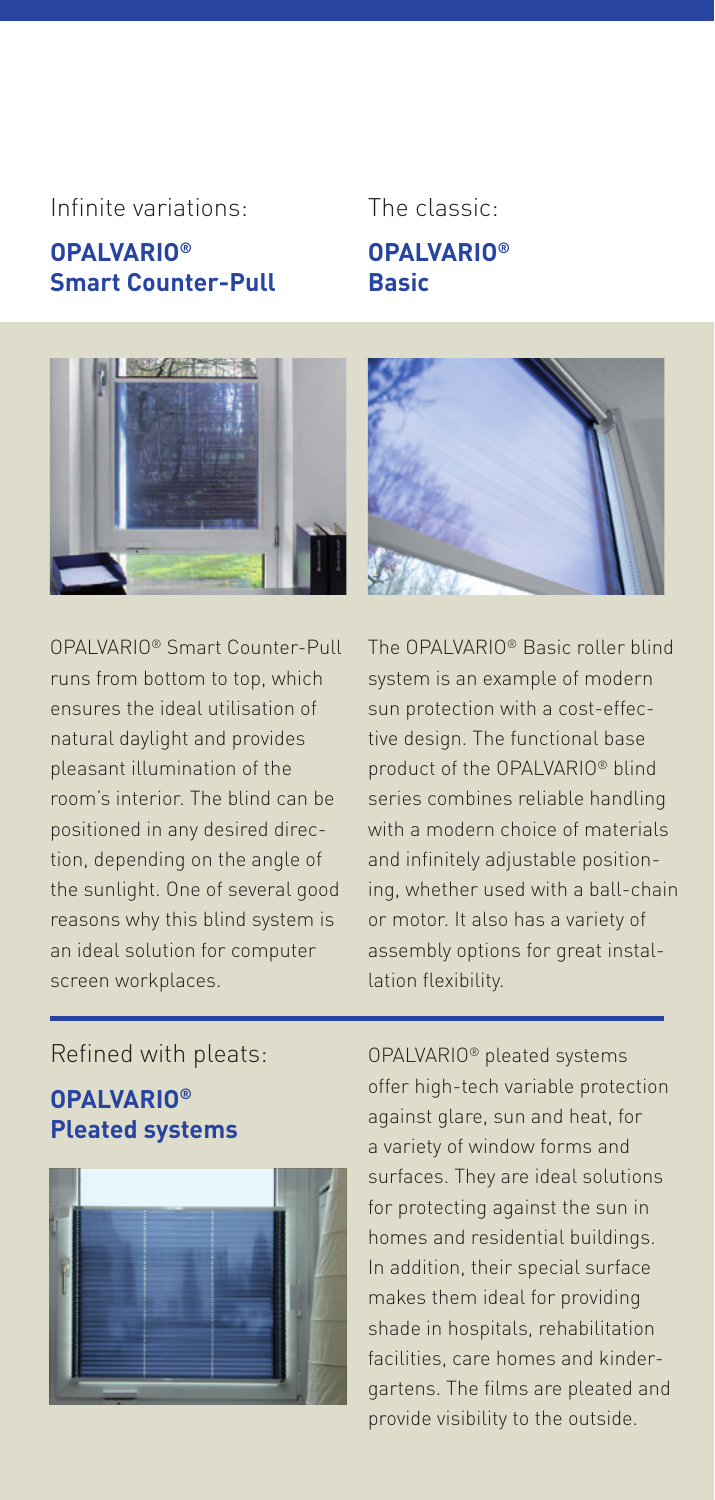#### Suits all inclinations: Stylish screens:

#### **OPALVARIO® Comfort roof window blind**

#### **OPALVARIO® Panel screens**





It is often difficult to find a sun-protection system that provides effective and precisely fitting sun protection for slanting roof windows. The OPALVARIO® roof window blind is a reliable solution for such requirements and in more ways than one. The tailored blinds fit into a wide range of slanting window sizes up to a maximum inclination of 45°. Their installation is simple, and the cover panel and side guides fit in harmoniously and inconspicuously with the window frames.

The use of select materials in the production process ensures extreme reliability, long service life and high operating comfort. OPALVARIO® panel screens feature high-quality materials and excellent workmanship. Large window surfaces in particular demand a perfect combination of structure, design and functionality. And it goes without saying that they also feature easy handling and cleaning.

The systems are exemplary in their light transmission and glare protection properties. The wide range of rail, ceiling and wall mountings offer good installation flexibility and versatile combinations.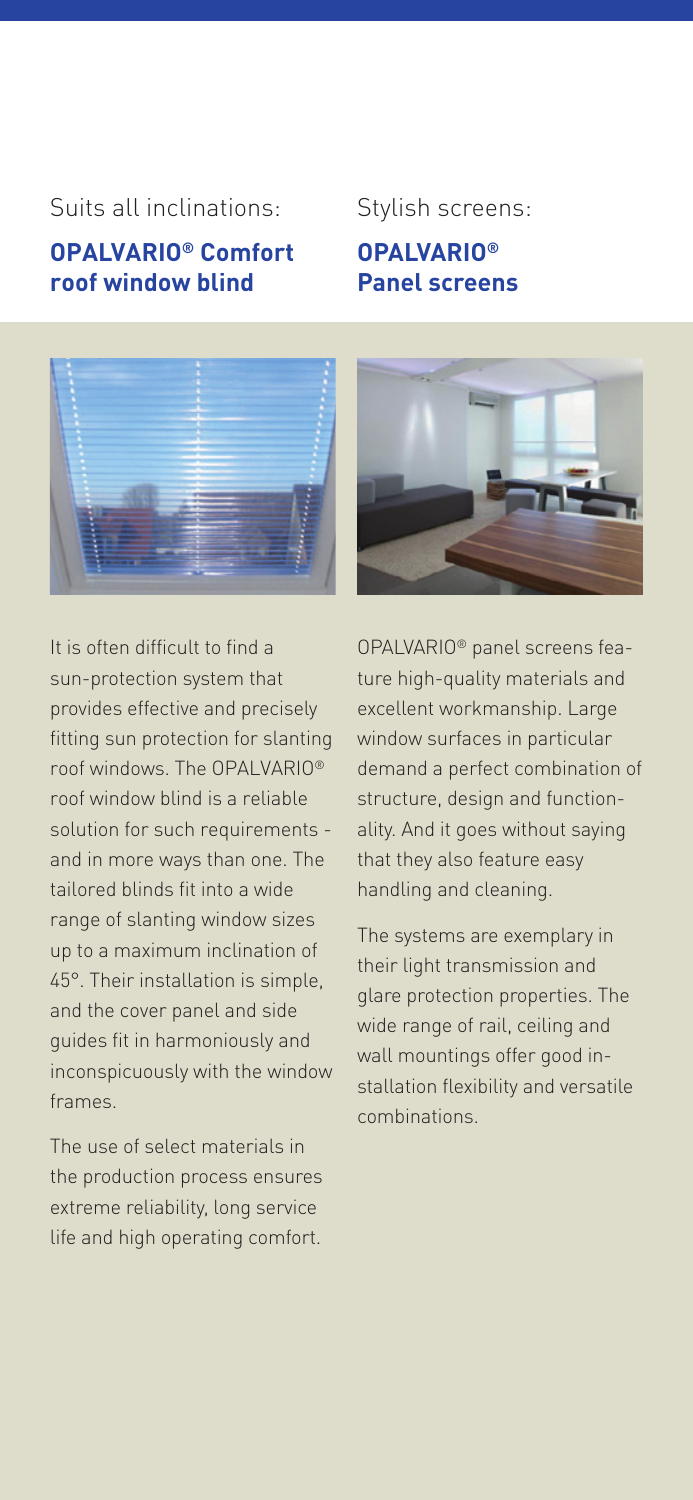## **QHAVERKAMP**

#### **OPALVARIO® Vertical blind**

### Light design: Atmospheric workplace: **OPALVARIO®**

**OV 40**

OPALVARIO® Vertical blinds enable flexible shade provision for large windows. They are operated by a drawstring, and the panels are turned using a ball-chain.

Alternatively, the turning function can be incorporated in the drawstring's operation. In addition, a motor drive is optionally available.

Available with surface and wall-mounting modules made of aluminium, this technically high-quality and durable system complements the room ideally.



OPALVARIO® OV 40 offers sun and glare protection while retaining visibility to the outside. In addition to effective heat protection from the highly reflective external side, the glare-free workplace has a positive impact on employee health and well-being, which in turn enhances their performance. The made-to-measure systems are highly durable and very reliable. They are operated in a top-to-bottom motion with either a ball-chain or motor drive.